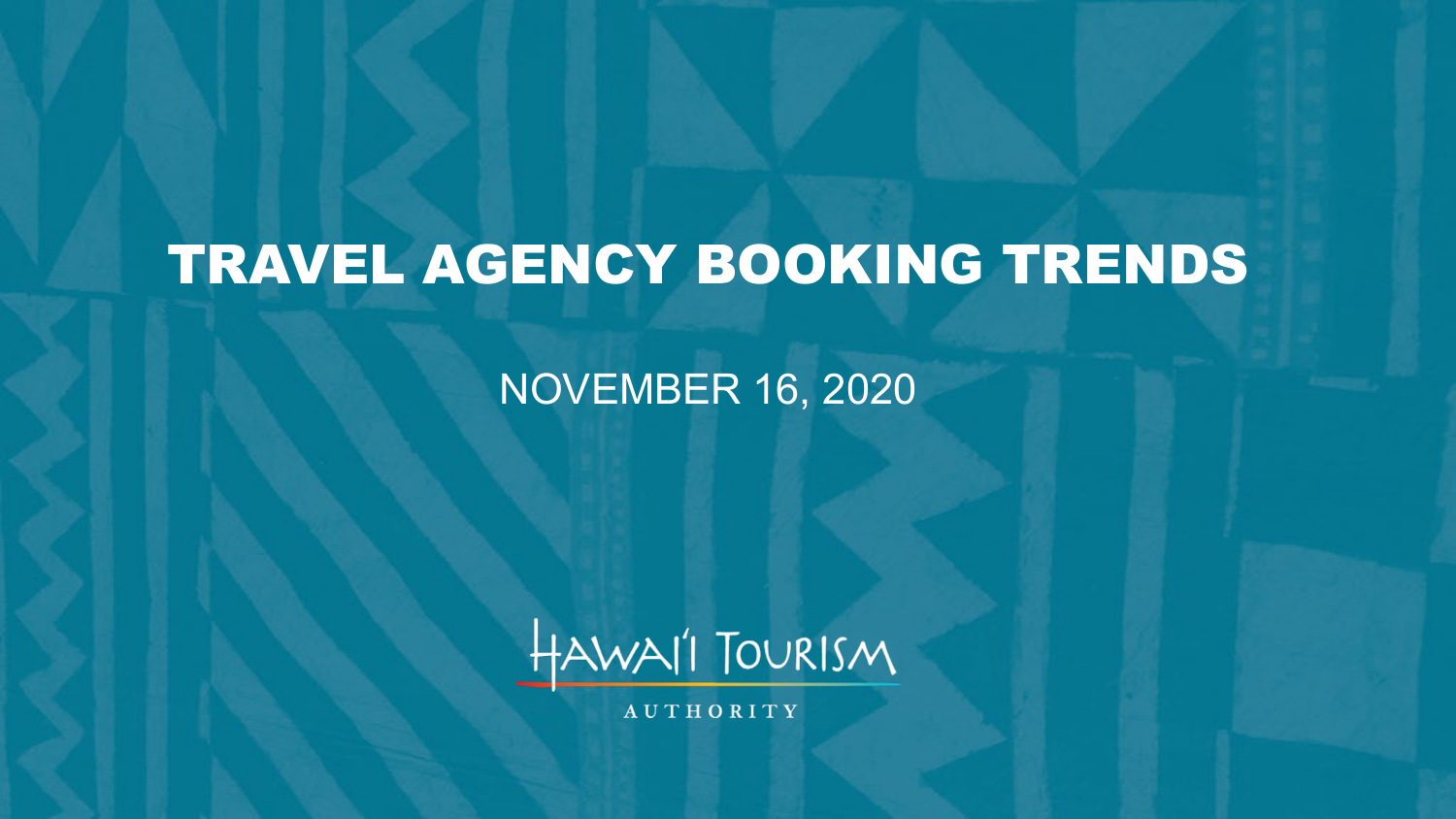# Global Agency Pro

- HTA subscribes to Global Agency Pro, an online travel distribution system consisting of Travel Agency data
- Global Agency Pro provides access to over 90% of the world's Travel Agency airline transactions
- The database consists of five years of historical ticketing data and one year of advance purchase data
- The information is updated daily with a recency of two days prior to current date

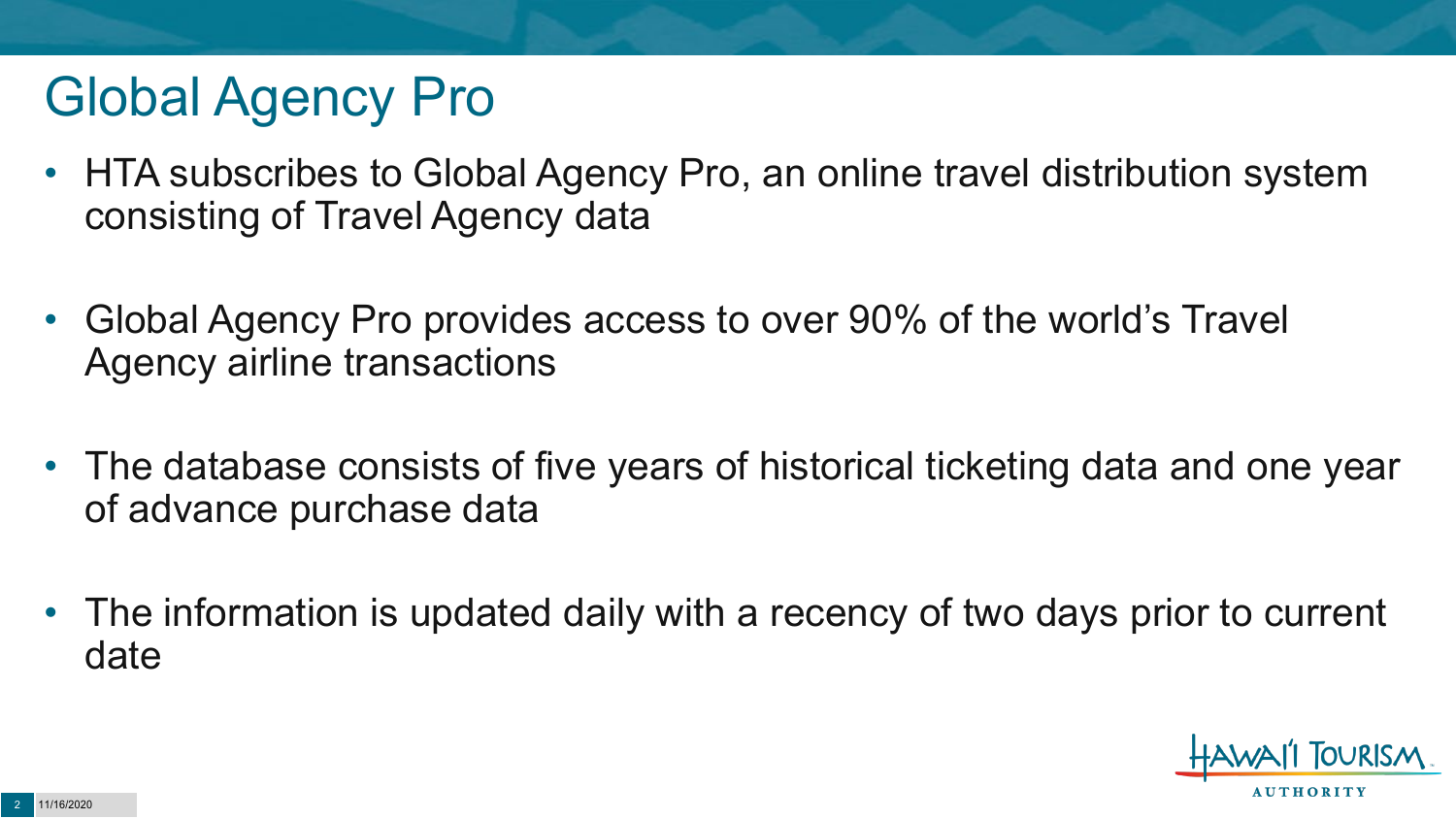# Global Agency Pro Index

#### • Bookings

- Net sum of the number of visitors (i.e., excluding Hawai'i residents and inter-island travelers) from Sales transactions counted, including Exchanges and Refunds.
- Booking Date
- The date on which the ticket was purchased by the passenger. Also known as the Sales Date

#### • Travel Date

– The date on which travel is expected to take place.

#### • Point of Origin Country

– The country which contains the airport at which the ticket started

#### • Travel Agency

– Travel Agency associated with the ticket is doing business (DBA)

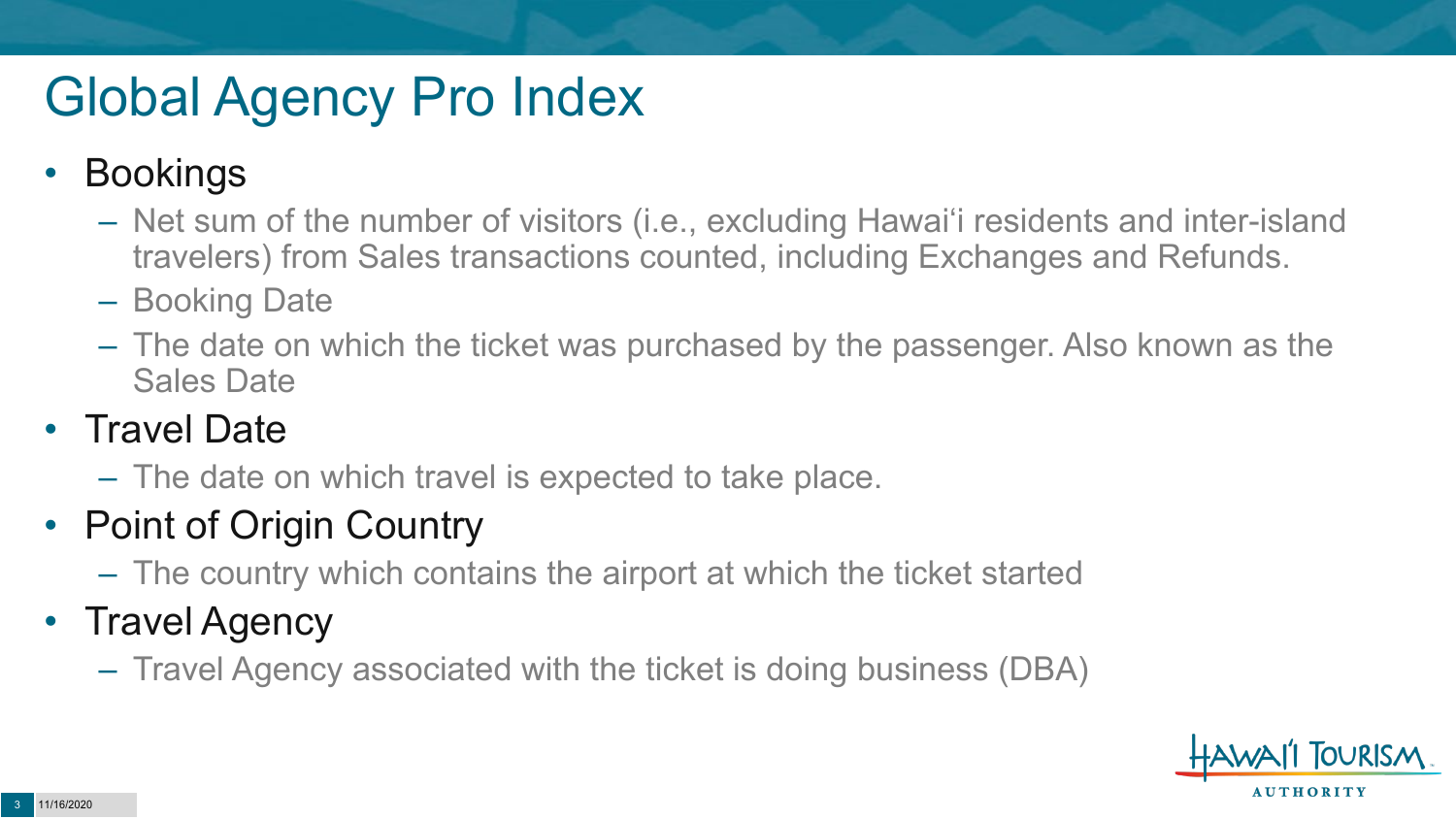US

Travel Agency Booking Pace for Future Arrivals, 2020 vs 2019 by Month

Travel Agency Booking Pace for Future Arrivals, 2021 vs 2020 by Quarter

**AUTHORITY** 



Source: Global Agency Pro as of 11/14/20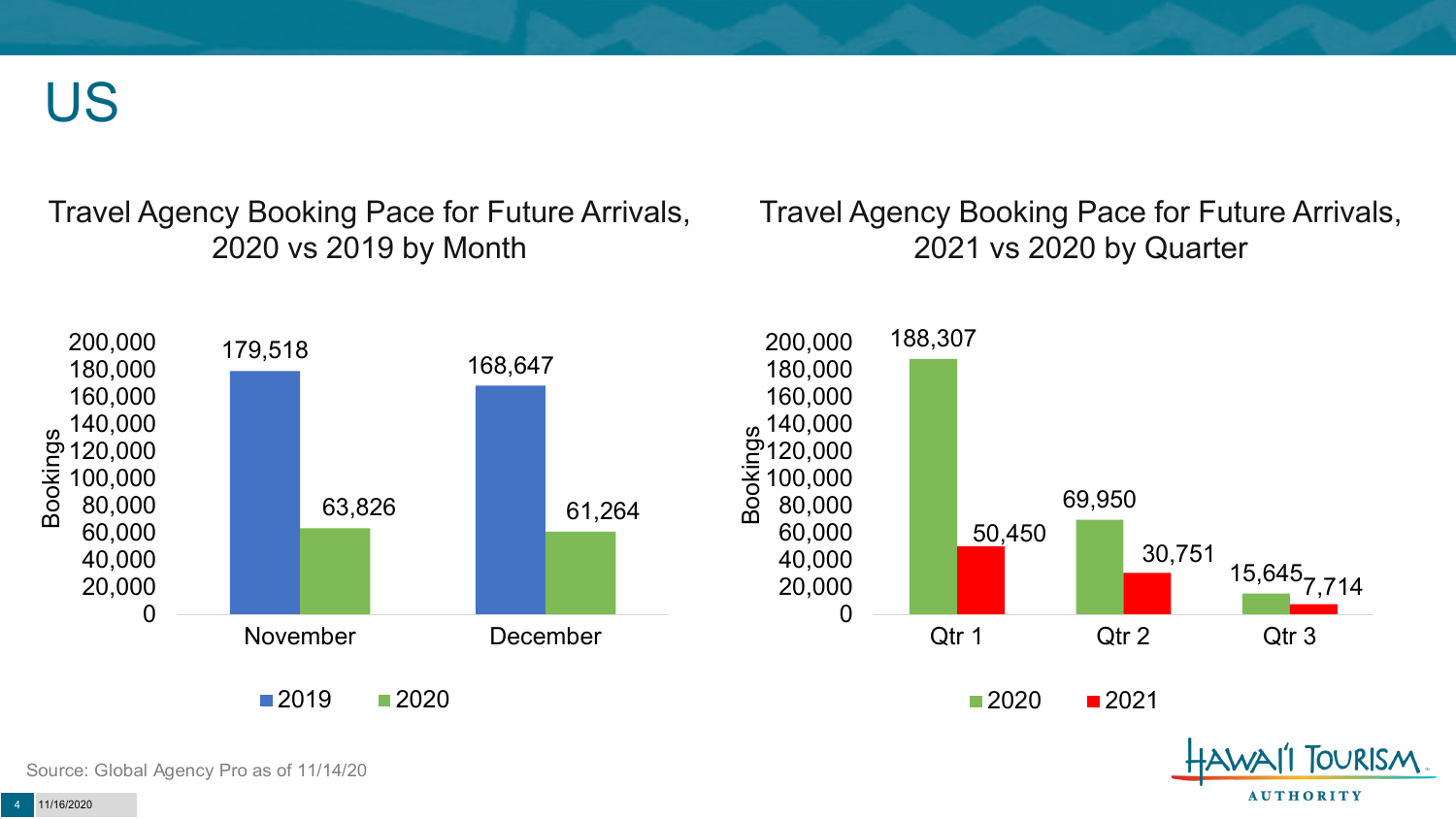#### CANADA

Travel Agency Booking Pace for Future Arrivals, 2020 vs 2019 by Month

Travel Agency Booking Pace for Future Arrivals, 2021 vs 2020 by Quarter



Source: Global Agency Pro as of 11/14/20

**AUTHORITY**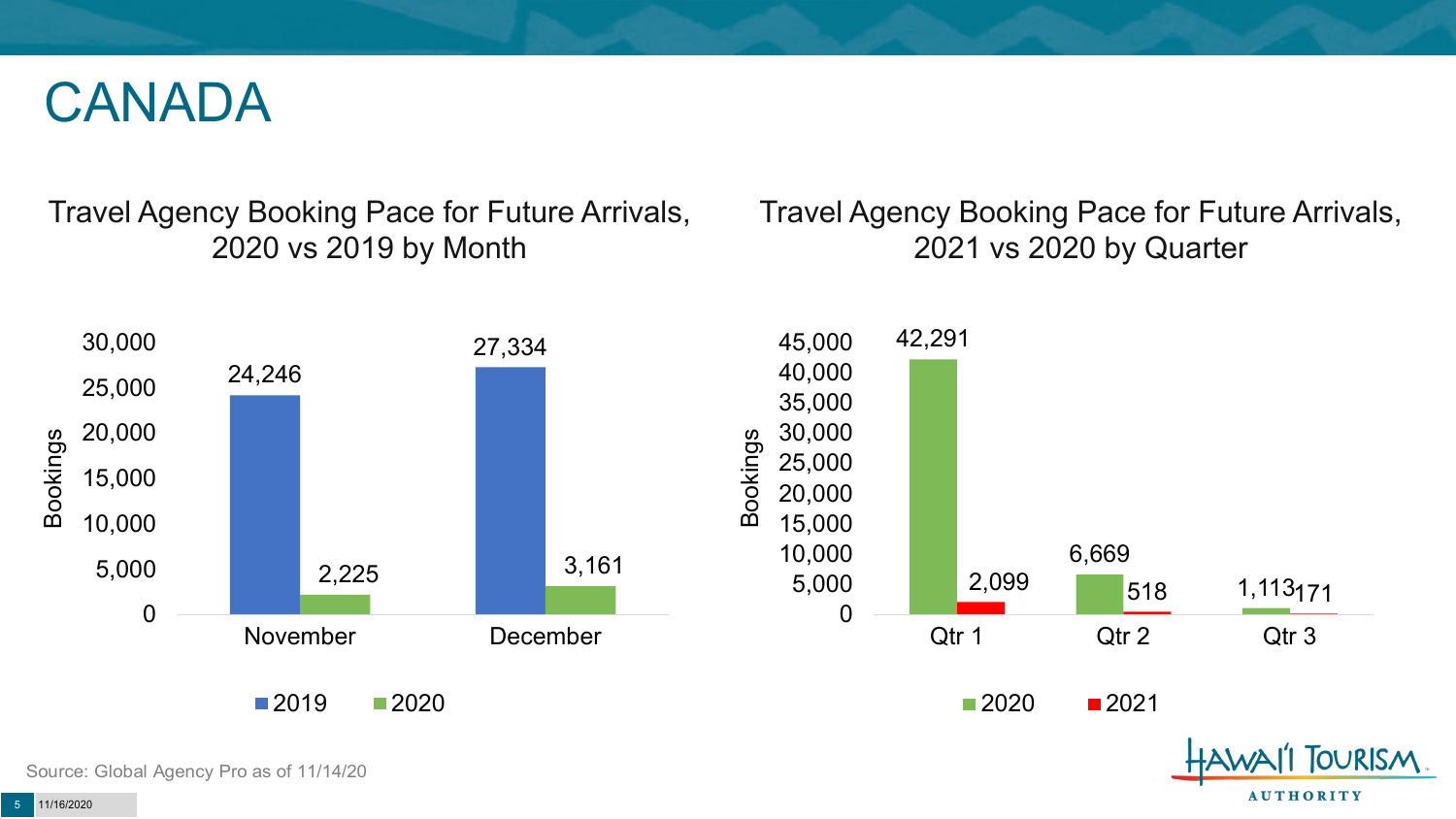#### AUSTRALIA

Travel Agency Booking Pace for Future Arrivals, 2020 vs 2019 by Month

Travel Agency Booking Pace for Future Arrivals, 2021 vs 2020 by Quarter

**AUTHORITY** 



Source: Global Agency Pro as of 11/14/20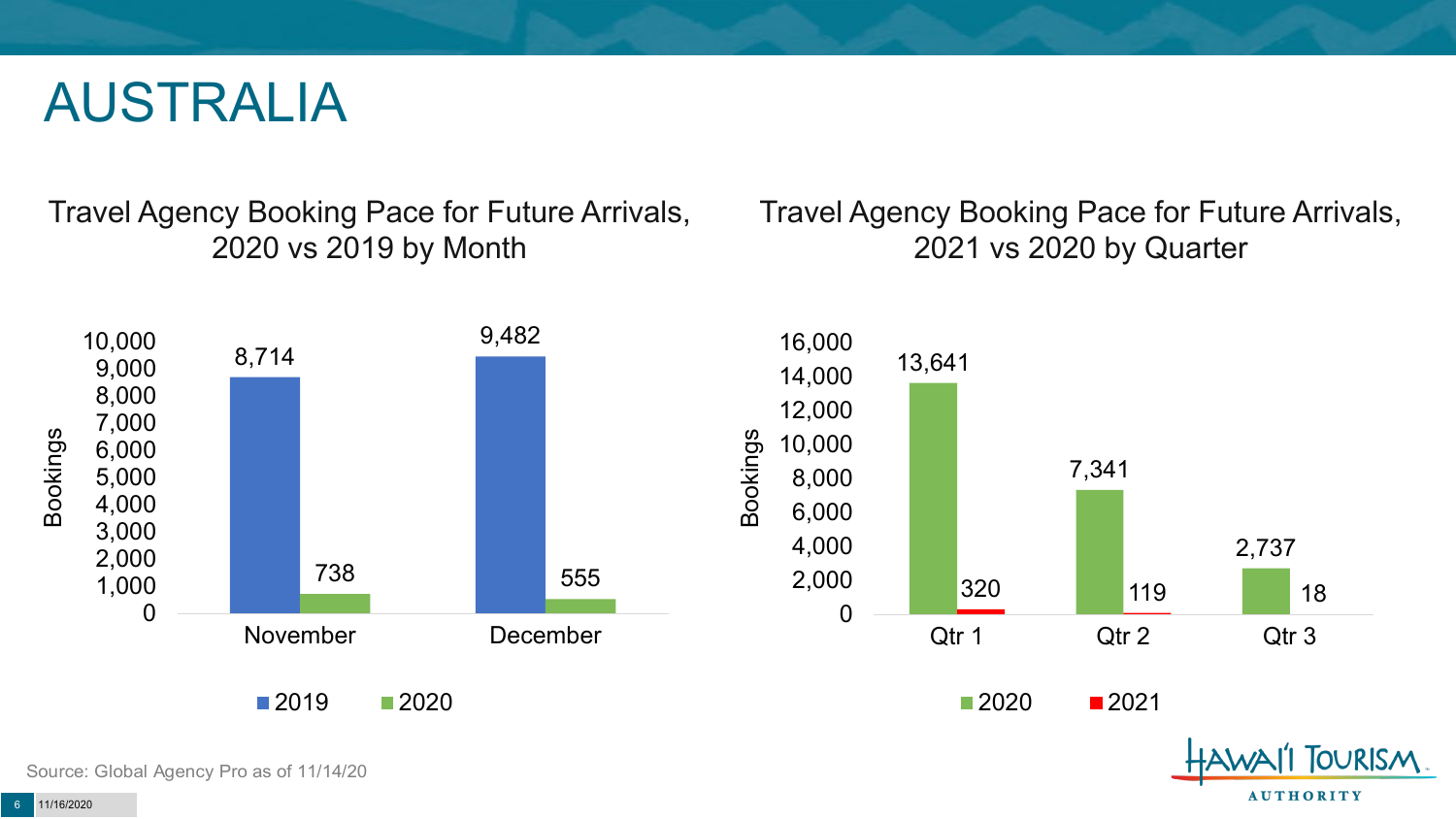# O'ahu by Month 2020

Travel Agency Booking Pace for Future Arrivals, 2020 vs 2019 - U.S.



Travel Agency Booking Pace for Future Arrivals, 2020 vs 2019 - Canada



Source: Global Agency Pro as of 11/14/20

#### Travel Agency Booking Pace for Future Arrivals, 2020 vs 2019 - Japan



Travel Agency Booking Pace for Future Arrivals, 2020 vs 2019 - Australia



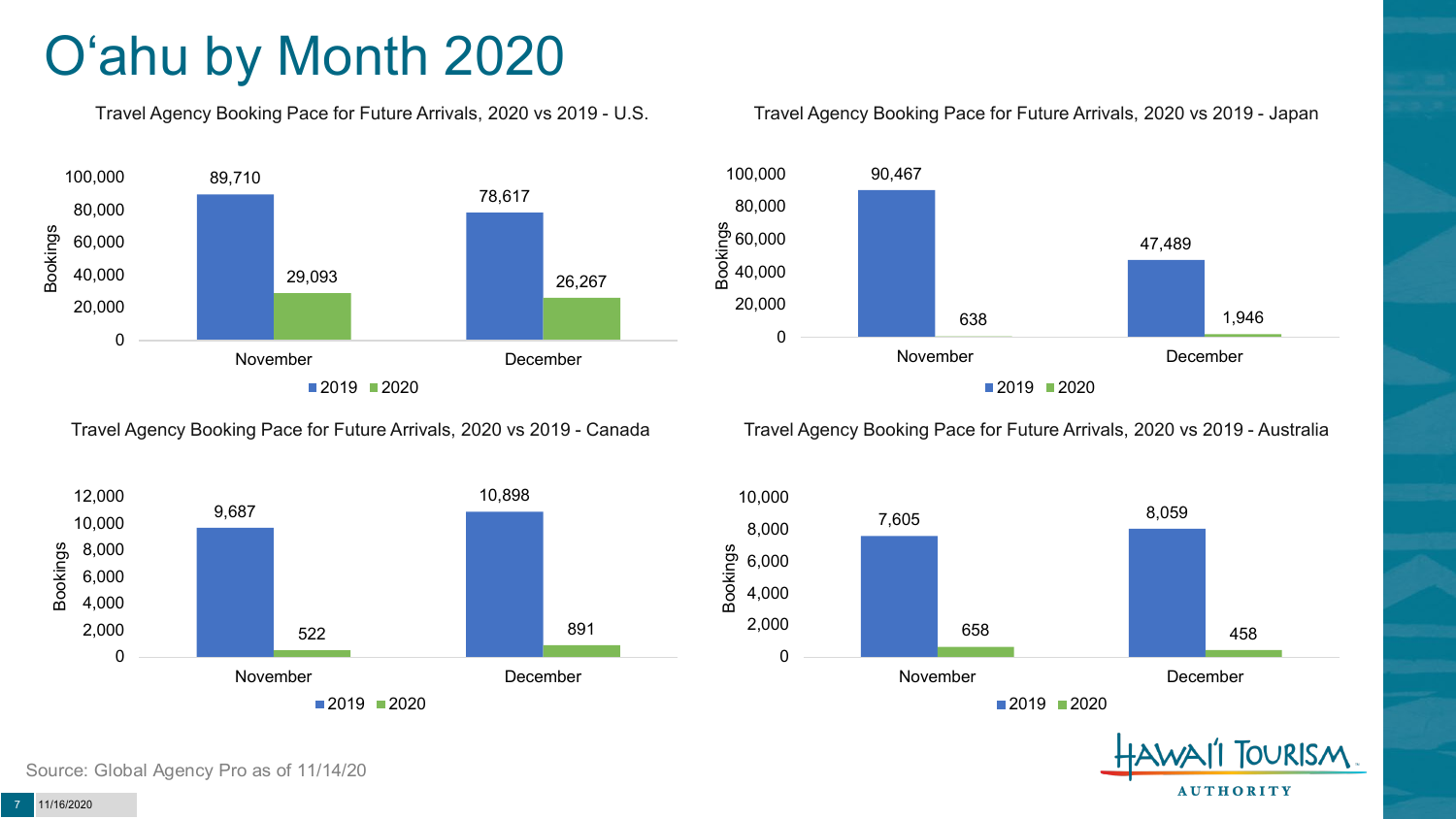### O'ahu by Quarter 2021

Travel Agency Booking Pace for Future Arrivals, 2021 vs 2020 - U.S.



Travel Agency Booking Pace for Future Arrivals, 2021 vs 2020 - Canada





Travel Agency Booking Pace for Future Arrivals, 2021 vs 2020 - Australia





**TOURISM AUTHORITY** 

Source: Global Agency Pro as of 11/14/20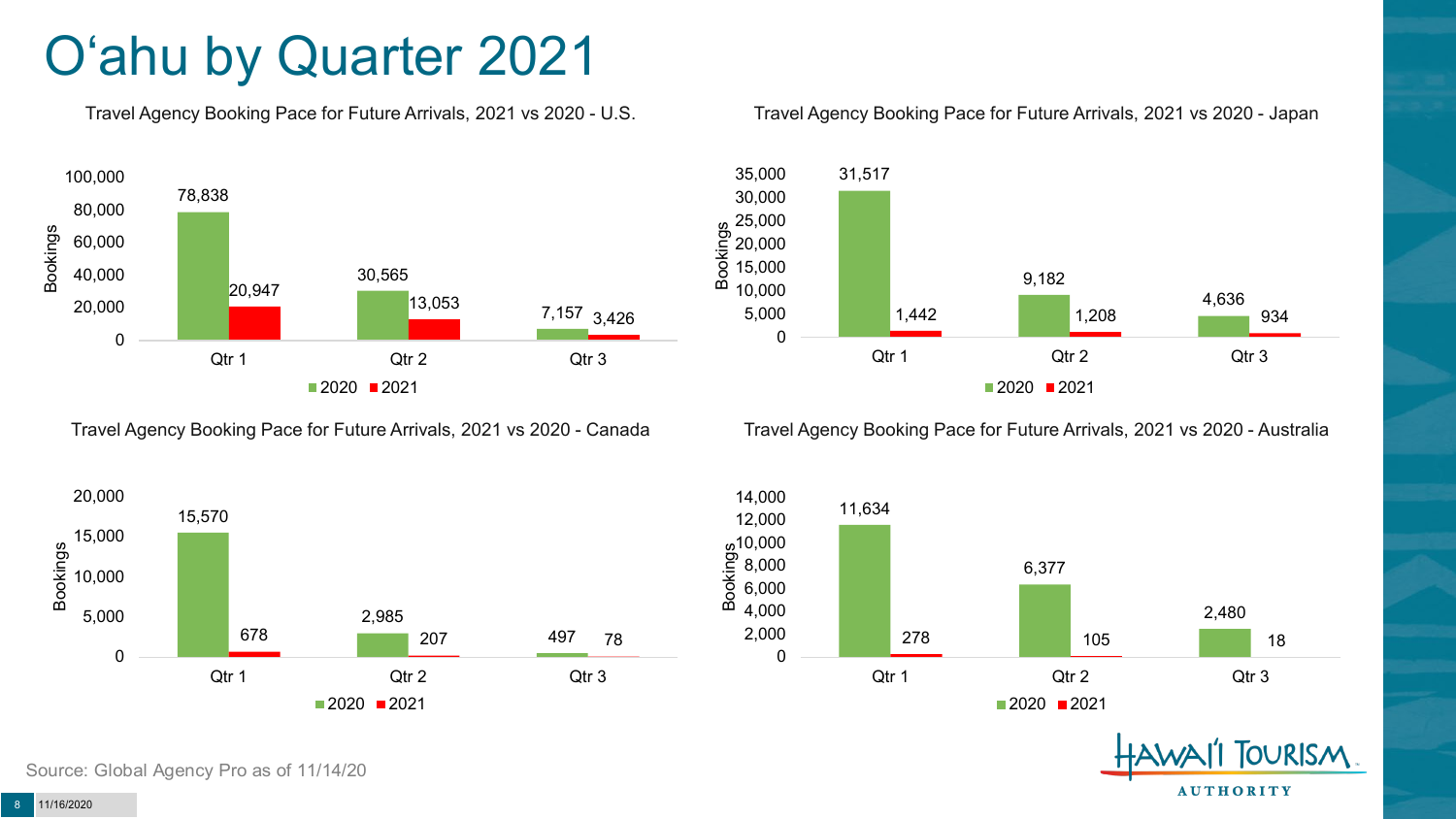## Maui by Month 2020

Travel Agency Booking Pace for Future Arrivals, 2020 vs 2019 - U.S.



Travel Agency Booking Pace for Future Arrivals, 2020 vs 2019 - Canada



Travel Agency Booking Pace for Future Arrivals, 2020 vs 2019 - Japan



Travel Agency Booking Pace for Future Arrivals, 2020 vs 2019 - Australia



**TOURISM AUTHORITY** 

Source: Global Agency Pro as of 11/14/20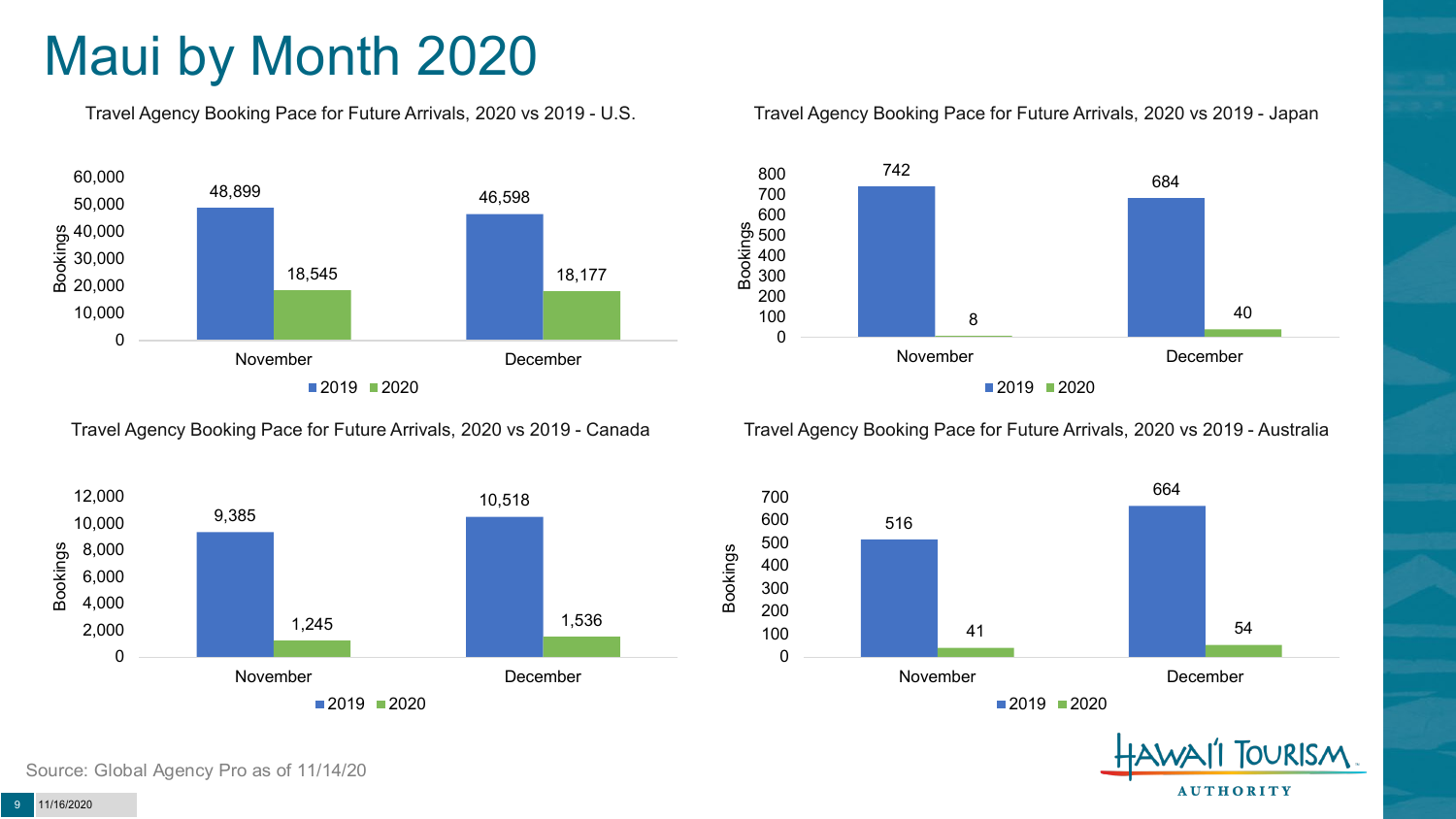### Maui by Quarter 2021

Travel Agency Booking Pace for Future Arrivals, 2021 vs 2020 - U.S.



Travel Agency Booking Pace for Future Arrivals, 2021 vs 2020 - Canada





Travel Agency Booking Pace for Future Arrivals, 2021 vs 2020 - Australia



1,060 543 126 24 10 0 0 200 400 600 800 1,000 1,200 Qtr 1 Qtr 2 Qtr 3  $2020$  2021



Source: Global Agency Pro as of 11/14/20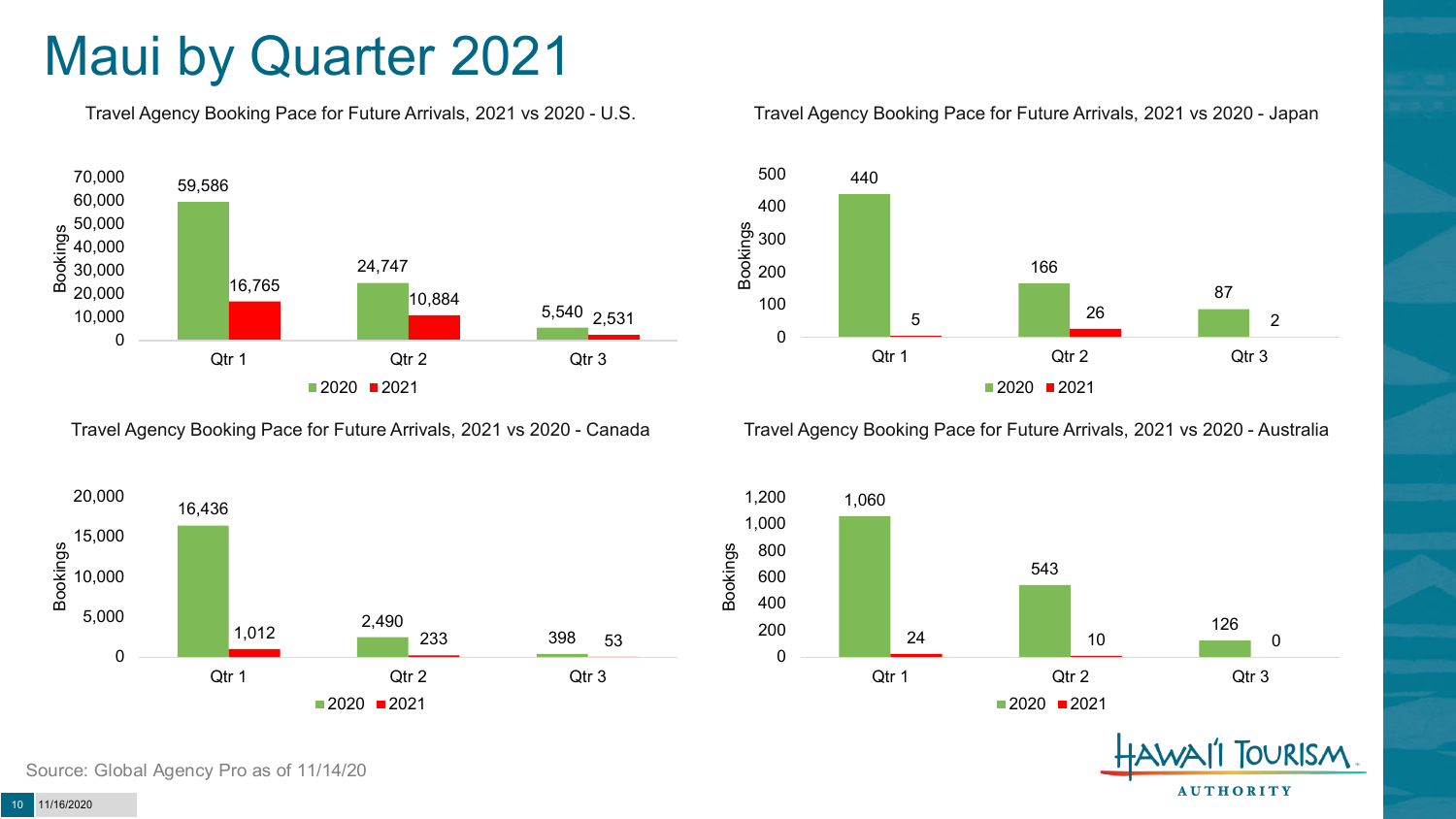# Moloka'i by Month 2020

Travel Agency Booking Pace for Future Arrivals, 2020 vs 2019 - U.S.



Travel Agency Booking Pace for Future Arrivals, 2020 vs 2019 - Canada

 November **December** ■2019 ■2020

Travel Agency Booking Pace for Future Arrivals, 2020 vs 2019 - Australia

0



 

> **TOURISM AUTHORITY**

Source: Global Agency Pro as of 11/14/20

11/16/2020

 

 3 Bookings

#### Travel Agency Booking Pace for Future Arrivals, 2020 vs 2019 - Japan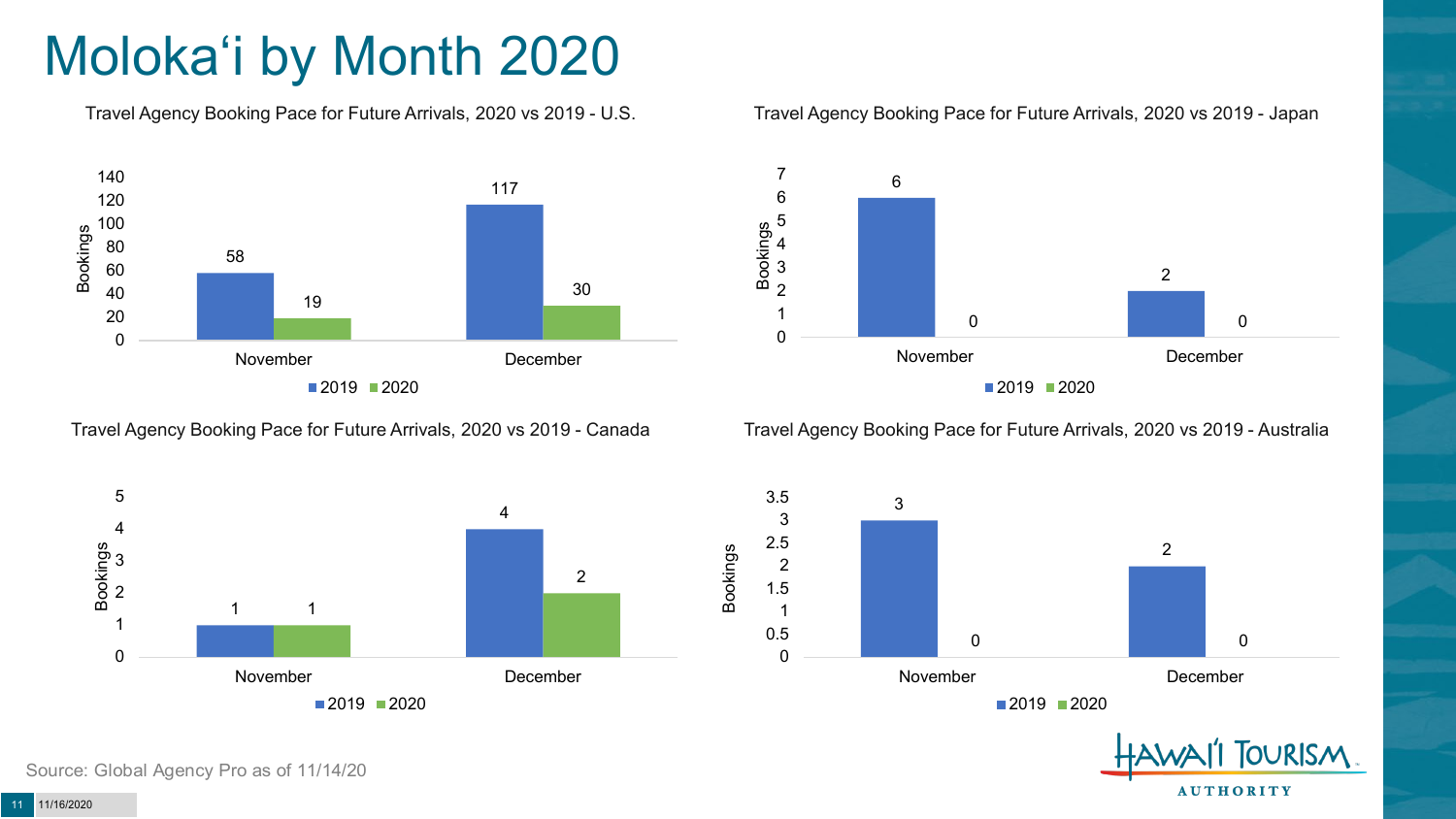## Moloka'i by Quarter 2021

Travel Agency Booking Pace for Future Arrivals, 2021 vs 2020 - U.S.



Travel Agency Booking Pace for Future Arrivals, 2021 vs 2020 - Canada



3.5

#### Travel Agency Booking Pace for Future Arrivals, 2021 vs 2020 - Japan

Travel Agency Booking Pace for Future Arrivals, 2021 vs 2020 - Australia

2021







Source: Global Agency Pro as of 11/14/20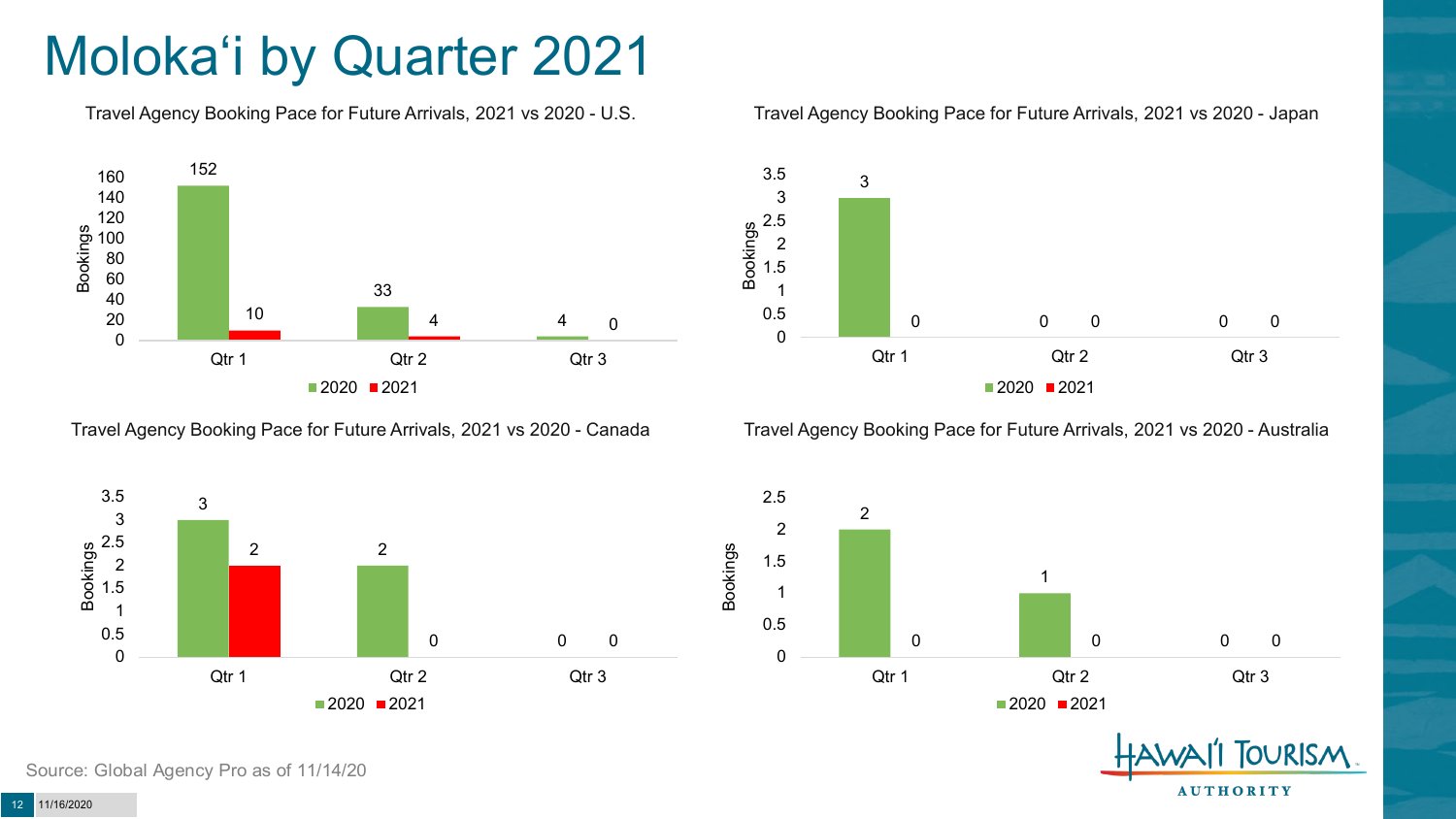# Lāna'i by Month 2020

Travel Agency Booking Pace for Future Arrivals, 2020 vs 2019 - U.S.



Travel Agency Booking Pace for Future Arrivals, 2020 vs 2019 - Canada

Travel Agency Booking Pace for Future Arrivals, 2020 vs 2019 - Japan



Travel Agency Booking Pace for Future Arrivals, 2020 vs 2019 - Australia

**AUTHORITY** 



Source: Global Agency Pro as of 11/14/20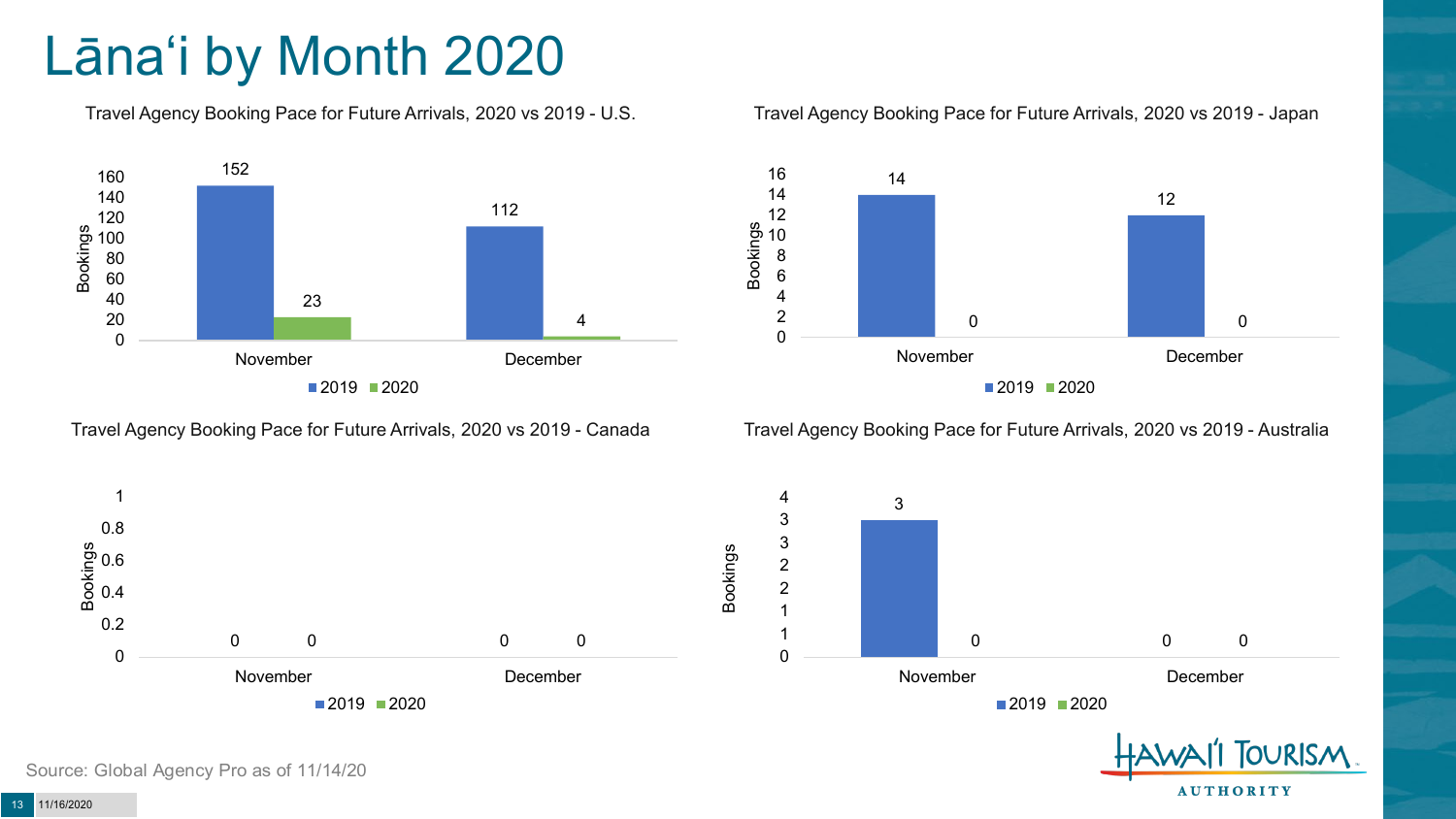### Lāna'i by Quarter 2021

Travel Agency Booking Pace for Future Arrivals, 2021 vs 2020 - U.S.



Travel Agency Booking Pace for Future Arrivals, 2021 vs 2020 - Canada





Travel Agency Booking Pace for Future Arrivals, 2021 vs 2020 - Australia

**AUTHORITY** 



Source: Global Agency Pro as of 11/14/20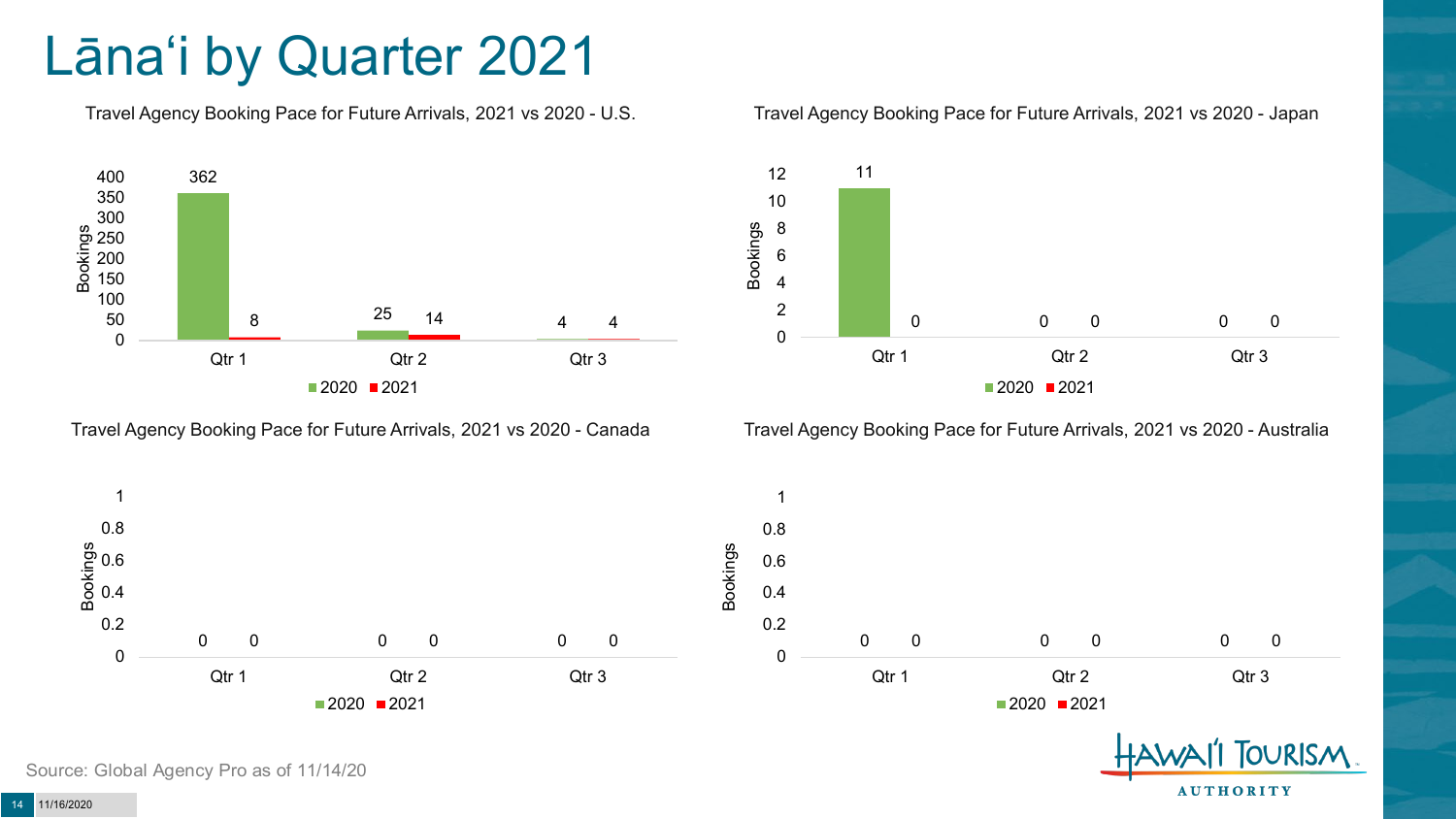# Kaua'i by Month 2020

Travel Agency Booking Pace for Future Arrivals, 2020 vs 2019 - U.S.



Travel Agency Booking Pace for Future Arrivals, 2020 vs 2019 - Canada



Travel Agency Booking Pace for Future Arrivals, 2020 vs 2019 - Japan



Travel Agency Booking Pace for Future Arrivals, 2020 vs 2019 - Australia





Source: Global Agency Pro as of 11/14/20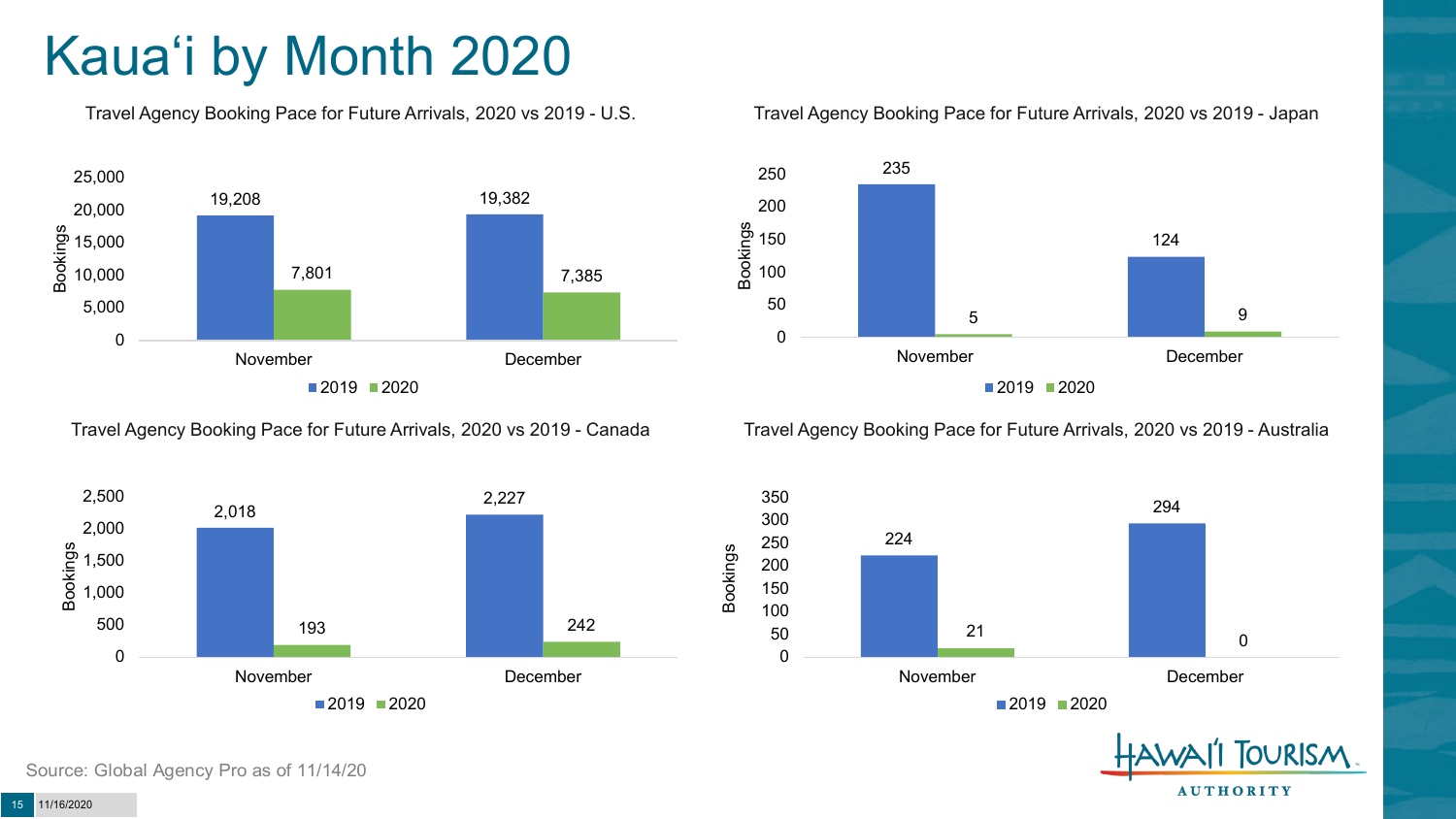## Kaua'i by Quarter 2021

Travel Agency Booking Pace for Future Arrivals, 2021 vs 2020 - U.S.



Travel Agency Booking Pace for Future Arrivals, 2021 vs 2020 - Canada





Travel Agency Booking Pace for Future Arrivals, 2021 vs 2020 - Australia



300 195 73 16 4 0 0 50 100 150 200 250 300 Qtr 1 Qtr 2 Qtr 2 Qtr 3  $2020$  2021

> **TOURISM AUTHORITY**

Source: Global Agency Pro as of 11/14/20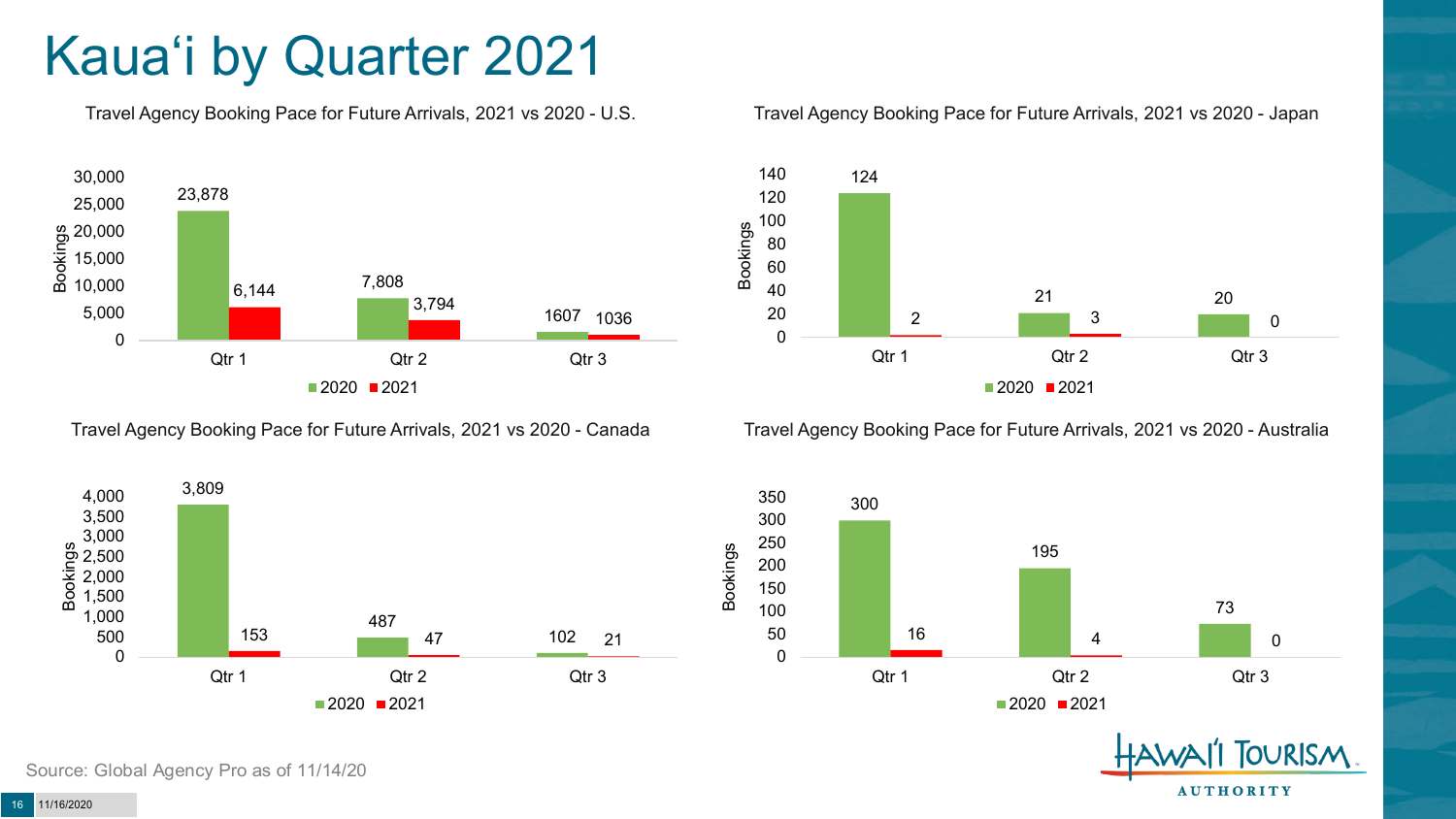## Hawai'i Island by Month 2020

Travel Agency Booking Pace for Future Arrivals, 2020 vs 2019 - U.S.



Travel Agency Booking Pace for Future Arrivals, 2020 vs 2019 - Japan



Travel Agency Booking Pace for Future Arrivals, 2020 vs 2019 - Canada



Travel Agency Booking Pace for Future Arrivals, 2020 vs 2019 - Australia





17 11/16/2020

Source: Global Agency Pro as of 11/14/20